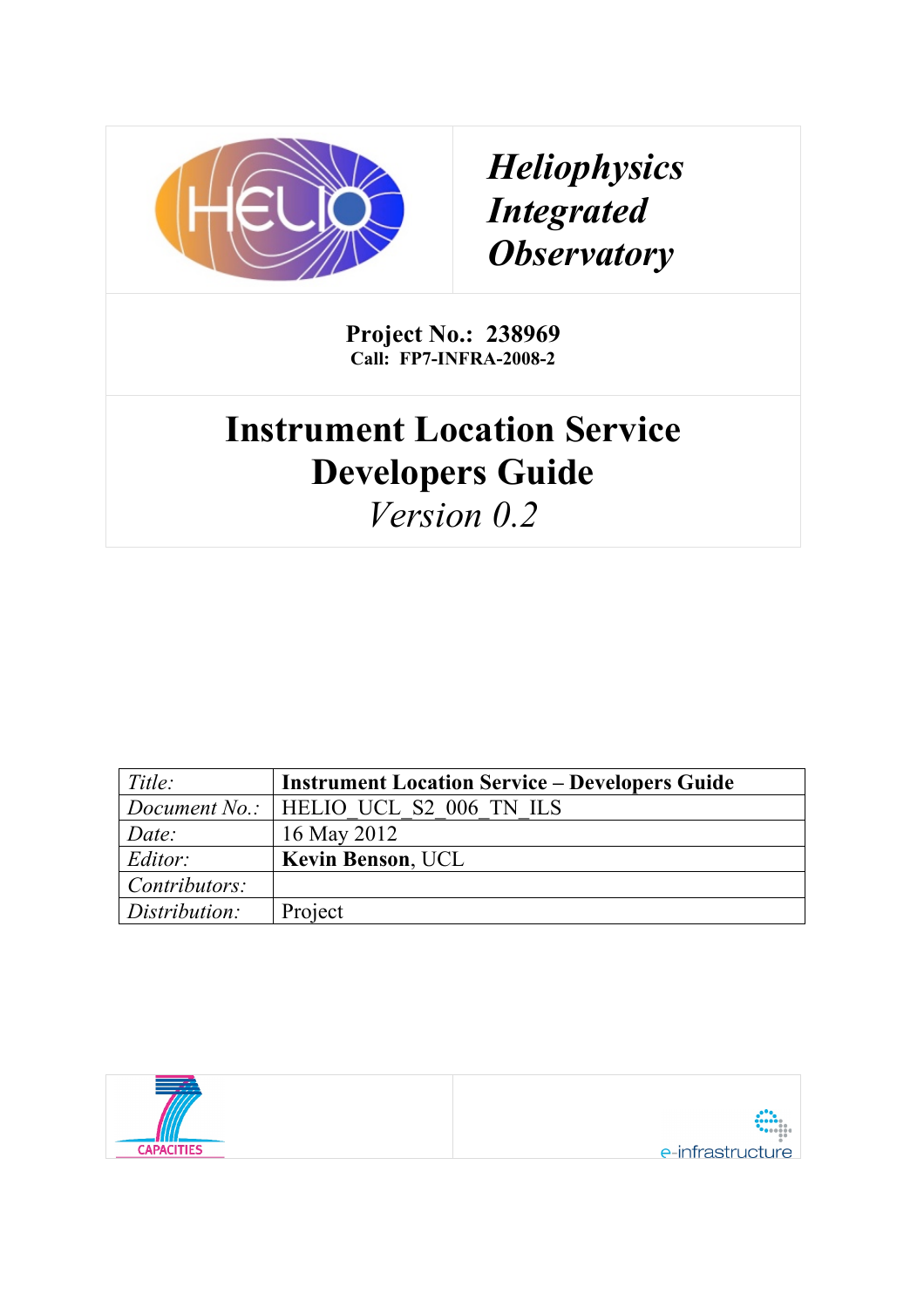### Revision History

| Version | <b>Date</b> | <b>Released by</b> | Detail                          |
|---------|-------------|--------------------|---------------------------------|
|         | 10/05/2012  | Kevin Benson       | <b>Initial Draft</b>            |
| 0.2     | 16/05/12    | Kevin Benson       | Updates to include building src |
|         |             |                    |                                 |
|         |             |                    |                                 |
|         |             |                    |                                 |

Note: Any notes here.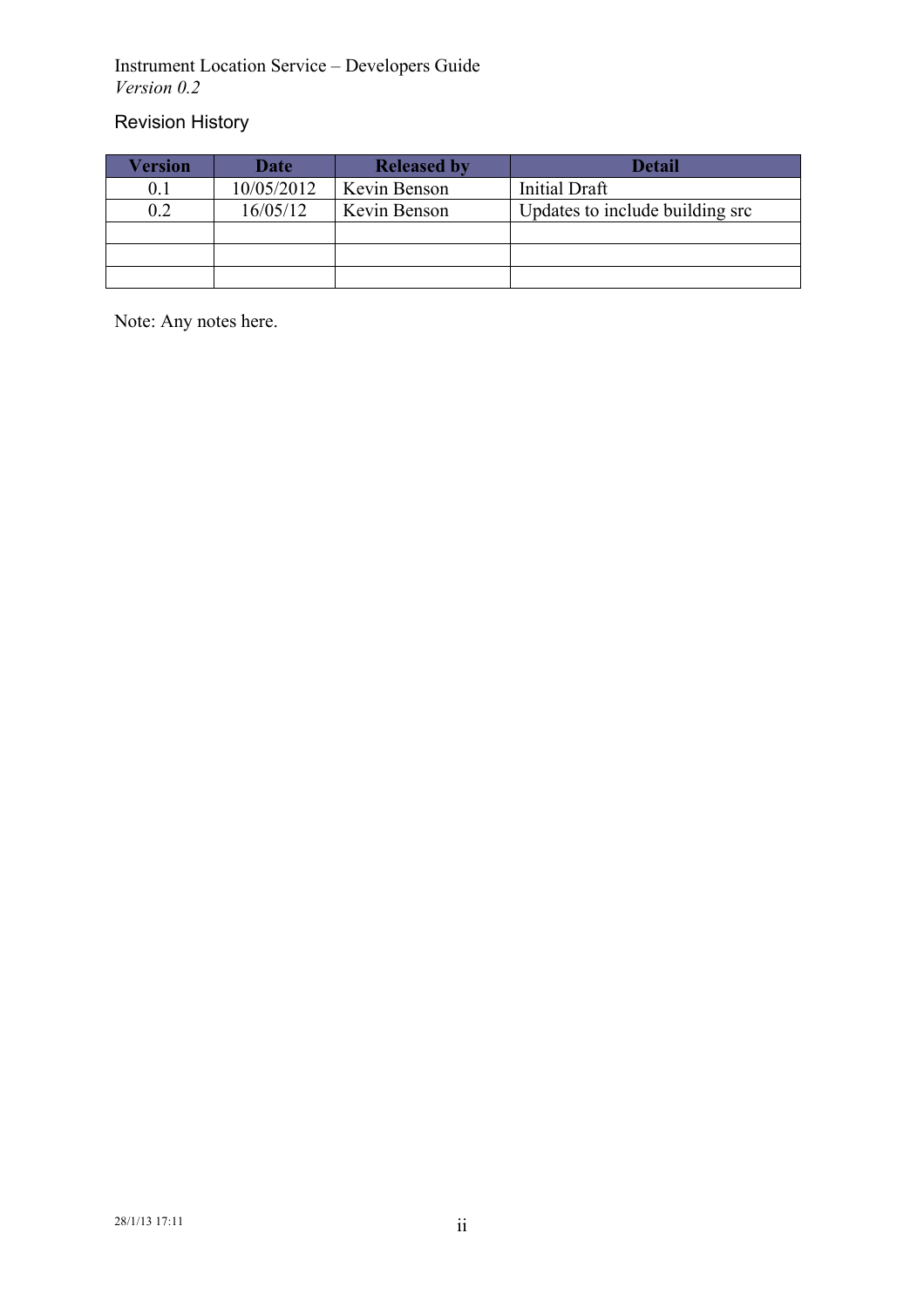| 2.             |  |  |  |
|----------------|--|--|--|
| 3 <sub>1</sub> |  |  |  |
| 3.1.           |  |  |  |
| 3.2.           |  |  |  |
| 3.3.           |  |  |  |
| 3.3.1.         |  |  |  |
| 3.3.2.         |  |  |  |
| 3.3.3.         |  |  |  |
| 3.3.4.         |  |  |  |
| 3.3.5.         |  |  |  |
| 3.3.6.         |  |  |  |
| 3.3.7.         |  |  |  |
| $4_{\cdot}$    |  |  |  |
| 4.1.           |  |  |  |
| 4.2.           |  |  |  |
| 4.3.           |  |  |  |
| 4.4.           |  |  |  |
| 4.5.           |  |  |  |
|                |  |  |  |
| 5.1.           |  |  |  |
| 5.2.           |  |  |  |
|                |  |  |  |
| 5.3.1          |  |  |  |
|                |  |  |  |
| 5.3.3.         |  |  |  |
| 6.             |  |  |  |
|                |  |  |  |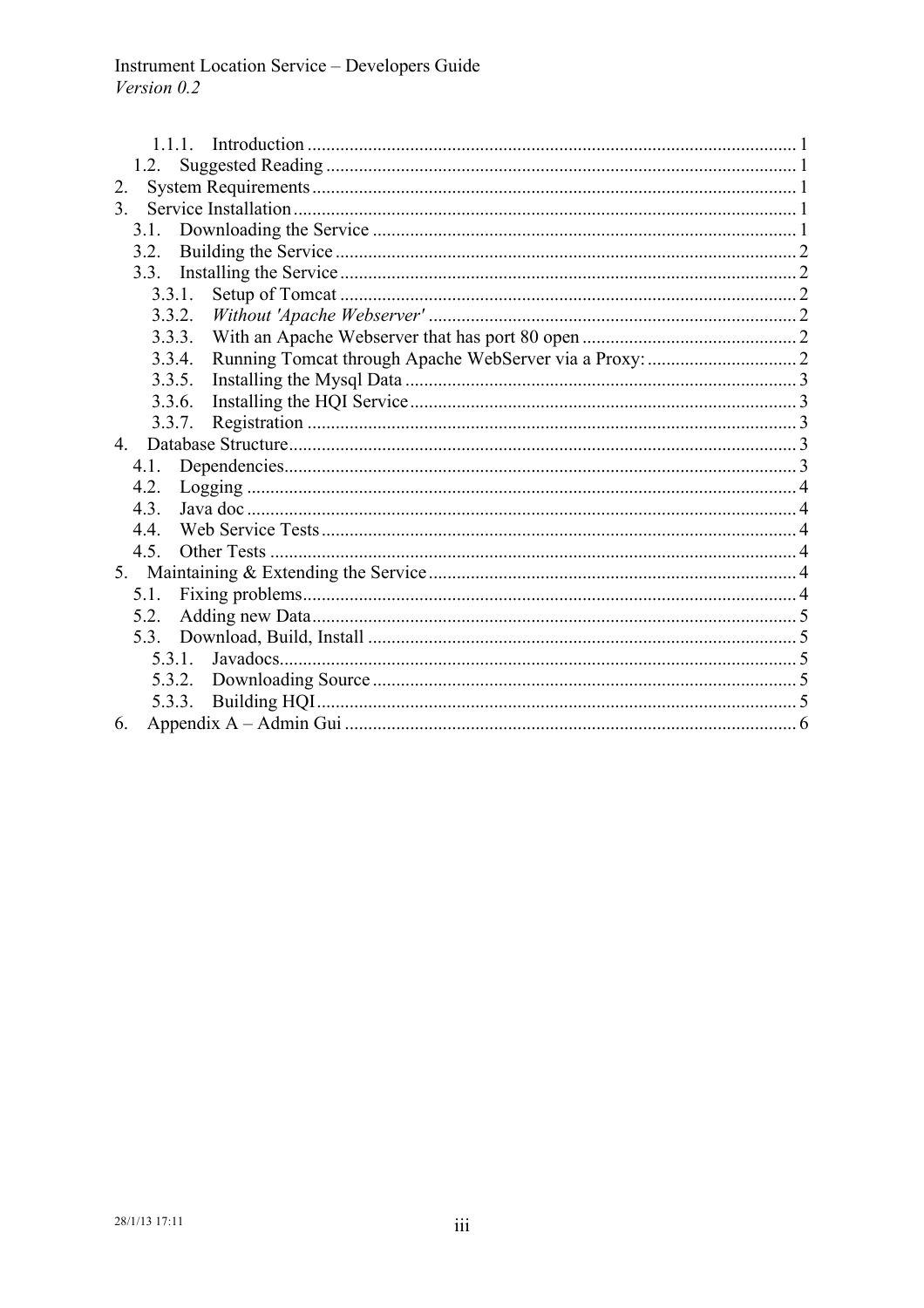### **1.1.1. Introduction**

The Instrument Location Service (ILS) was created as a helper service to enable more precise data requests to the Data Provider Access Service (DPAS). The ILS allows a client to determine which instruments are capable of viewing any particular event. The ILS can specify which instruments are available and therefore able to see a particular event or set of event(s), but does not give instrument location. The ILS was created to further help the client by filtering down the location, with the ILS a client can be certain which instruments should be able to view the event further allowing the client to easily obtain the data 'if needed' from the DPAS.

| To build the service       |                                                                   |
|----------------------------|-------------------------------------------------------------------|
| Interface                  | Interface Doc/Service Interface Specification.docx                |
| Specification              |                                                                   |
| Java (compile              | http://www.oracle.com/technetwork/java/javase/overview/index.html |
| service)                   |                                                                   |
| Tomcat (web)               | http://tomcat.apache.org/                                         |
| container to host the      |                                                                   |
| service)                   |                                                                   |
| Maven (build               | http://maven.apache.org/ (or use a plug-in to your development    |
| system)                    | environment)                                                      |
| To extend the service      |                                                                   |
| $SOAP + WSDL$              | http://www.w3.org/TR/wsdl (or use a plug-in to your development   |
| (web service)              | environment)                                                      |
| definition)                |                                                                   |
| <b>ILS</b> Database Design | Helio ICS ILSDBStructure.doc                                      |

### *1.2. Suggested Reading*

# **2. System Requirements**

- Java  $1.6$
- Servlet Container i.e. Tomcat greater than 5.5, GlassFish, JBOSS. For the purpose of this document, installation is in Tomcat.
- JDBC Compliant Database: If setting up copies of ILS and ILS databases then the dump files would come from a MySql database.
- Preference of port 80. Second preference is port 8080. Optional use of Apache as a web proxy to a servlet container (Tomcat) is described below.

# **3. Service Installation**

ILS primary installation is Mullard Space Science Laboratory (MSSL), instructions will setup a copy/mirror of the ILS.

### *3.1. Downloading the Service*

- HQI Service to be installed on a servlet container:
	- o http://sourceforge.net/projects/helio-vo/files/helio-queryservice-5.0.war/download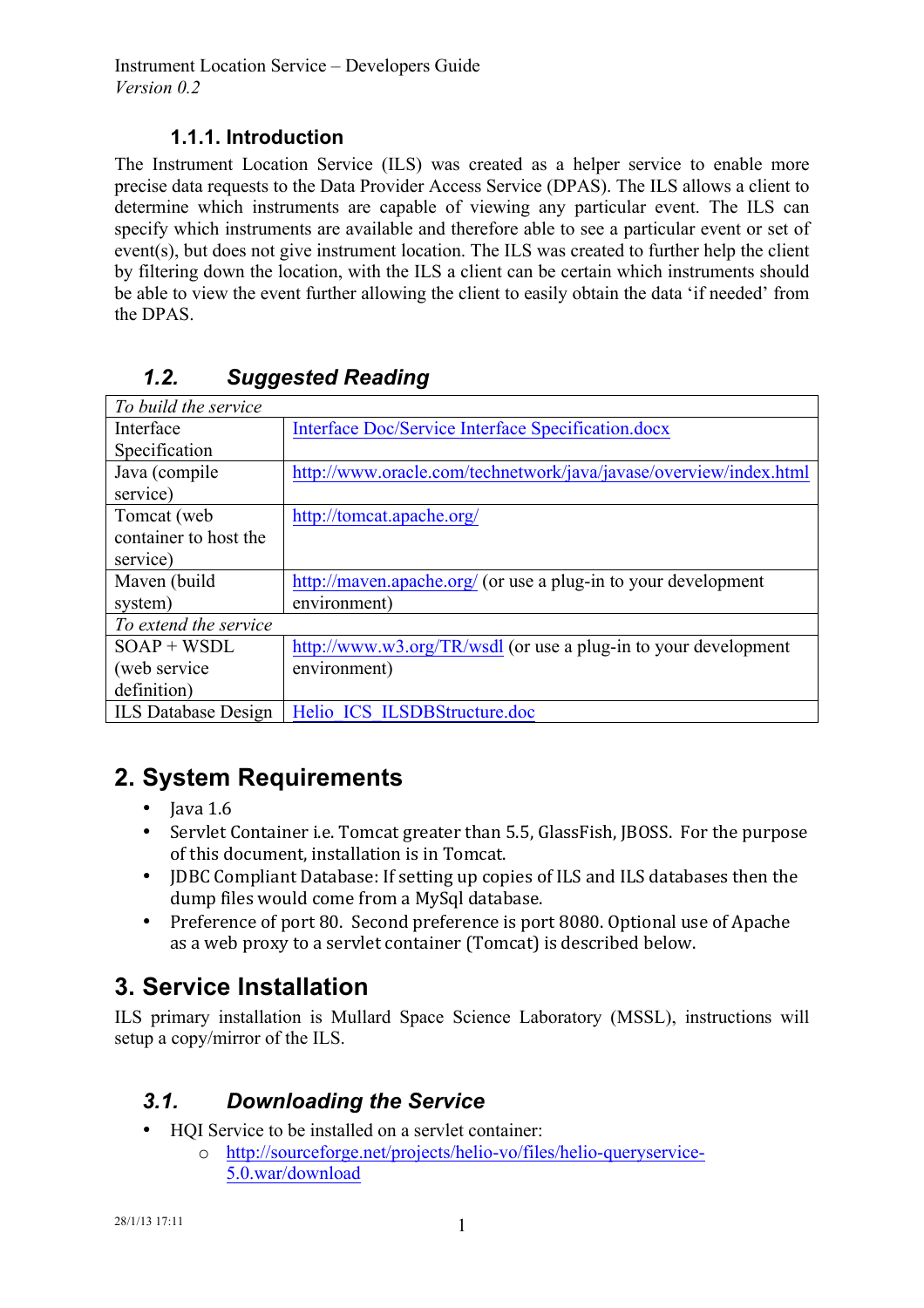- Config file for HQI service, primary source MSSL: o http://sourceforge.net/projects/helio-vo/files/ics\_ils\_installs.zip/download
- Mysql Dump, primary source MSSL: o http://msslkz.mssl.ucl.ac.uk/downloads/ics\_ils\_mysql\_dump.zip

### *3.2. Building the Service*

No building is necessary.

### *3.3. Installing the Service*

It is assumed installation of a servlet container Tomcat is installed. Extra information about web proxying via Apache is given as an optional benefit.

### **3.3.1. Setup of Tomcat**

You will need to add a manager-gui role and user defined in the \$CATALINA\_HOME/conf/tomcat-users.xml. This would allow you to acces the manager app on tomcat located at the base url of tomcat i.e. http://localhost:8080/

An example of a config file is:

*<role rolename="manager-gui"/>*

*<user username="tomcatmgr" password="tomcat" roles="manager-gui"/>*

### **3.3.2.** *Without 'Apache Webserver'*

Tomcat must have port 8080 open or change the conf/server.xml and have port 80 open (this would require running as root).

### **3.3.3. With an Apache Webserver that has port 80 open**

• Tomcat can be run on any port and does not require the port to be open, as long as the Apache Webserver is proxying requests. See installation instructions on 'Running Tomcat through Apache'

### **3.3.4. Running Tomcat through Apache WebServer via a Proxy:**

- Edit the config file of the Apache Webserver i.e.  $/etc/httd/conf/httd.comf$
- Add a forwarding request at the end of the file (example of an Apache Webserver on the same machine as the tomcat, port 8080 is not open to the public only port 80):
	- $\circ$  ProxyPass /helio-ils/ http://localhost:8080/helio-ils/
	- o ProxyPassReverse /helio-ils/ http://localhost:8080/helio-ils/
- Go to tomcat conf directory \$CATALINA HOME/conf and edit server.xml
- Change the 'Connector' tag to reference the Apache Web Server, this will ensure java code inside tomcat when referencing the context url will get the proper host i.e.:

*<Connector port="8080" maxHttpHeaderSize="8192" maxThreads="150"*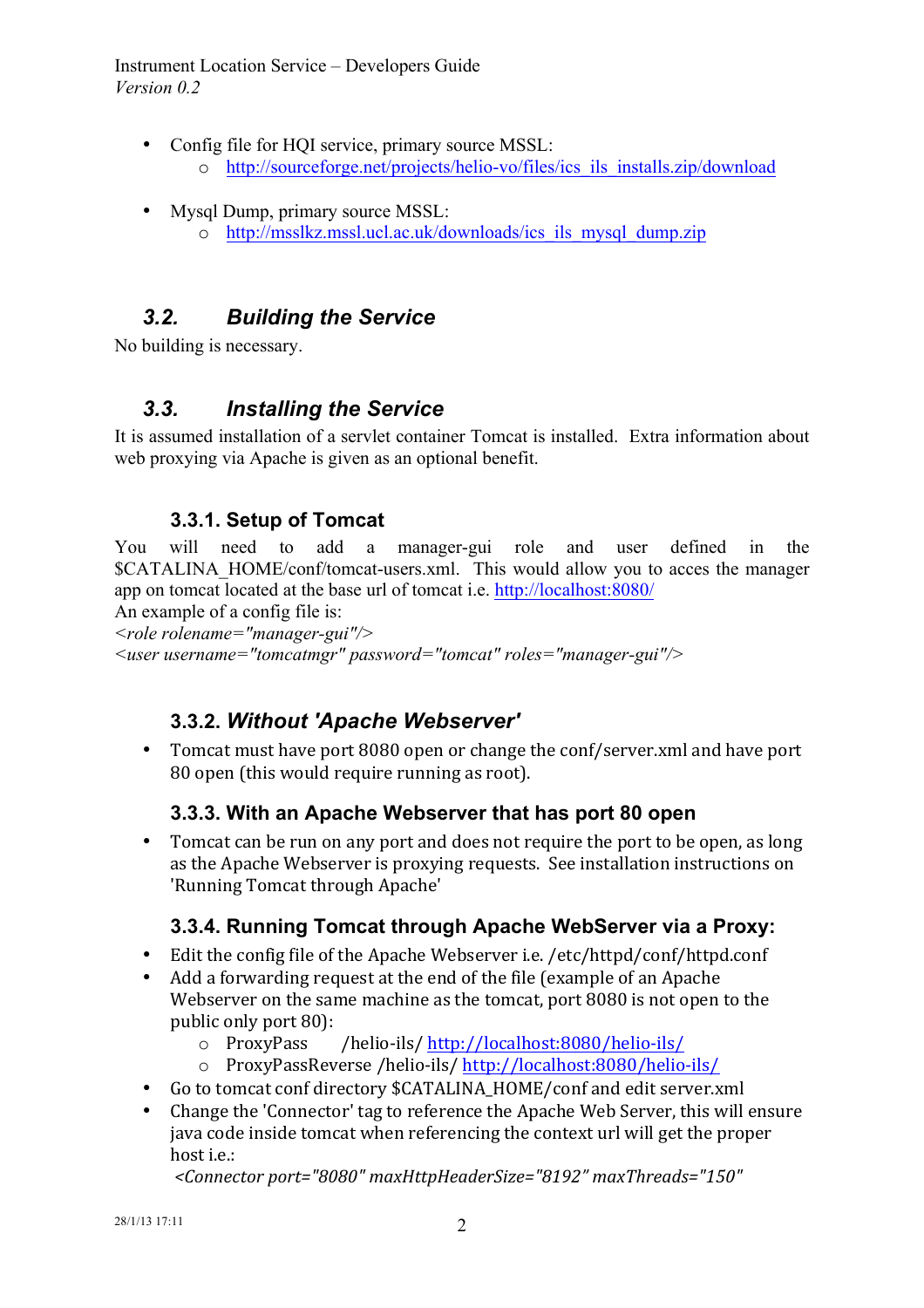> *minSpareThreads="25" maxSpareThreads="75" enableLookups="false" redirectPort="8443" acceptCount="100" connectionTimeout="20000"*  disableUploadTimeout="true" proxyName="msslkz.mssl.ucl.ac.uk" *proxyPort="80" />*

• Restart Apache and Tomcat

### **3.3.5. Installing the Mysql Data**

This installation assumes a helio-ils database on a mysql server on the current machine and user ONLY has SELECT permissions on the database. This installations a user and password of 'helio'.

The command below must be ran as an admin of mysql:

mysql –u root –password=xxxxx helio-ils  $\leq$  ils data.txt

### **3.3.6. Installing the HQI Service**

The setup requires a directory on your system to hold various data such as config files and votables, i.e. /data/helio. For the rest of the installation instructions this will be referred to as \$HELIO\_BASE.

- Place the helio-hqi.war into \$HELIO\_BASE
- Run 'mkdir \$HELIO\_BASE/helio-ils'
- On a command line run 'cd \$HELIO\_BASE/helio-ils' then 'jar xvf ../helio-hqi.war'
- Copy the HOI-ILS-CONFIG.txt into SHELIO BASE
- \* Edit HOI-ILS-CONFIG.txt to point to your mysql assumed on the same machine and to the correct user and passwords. This might be optional if you followed exact directions above.
- Copy the helio-ils.xml into \$CATALINA\_HOME/conf/Catalina/localhost
- Edit the helio-ils.xml<br> $\circ$  change the
	- 'docBase' attribute to point to the directory of \$HELIO\_BASE/helio-ils
	- o Change the property/context environment entry, to have it's value pointed to \$HELIO\_BASE/HQI-ILS-CONFIG.txt

•

• Restart tomcat.

### **3.3.7. Registration**

Contact mailto://helio-services@majordomo.mssl.ucl.ac.uk to quickly have your service registered in the helio registry. Mail with the URL of your service.

### **4. Database Structure**

See reference to HQI\_ILS\_ILS\_DBStructure.doc

### *4.1. Dependencies*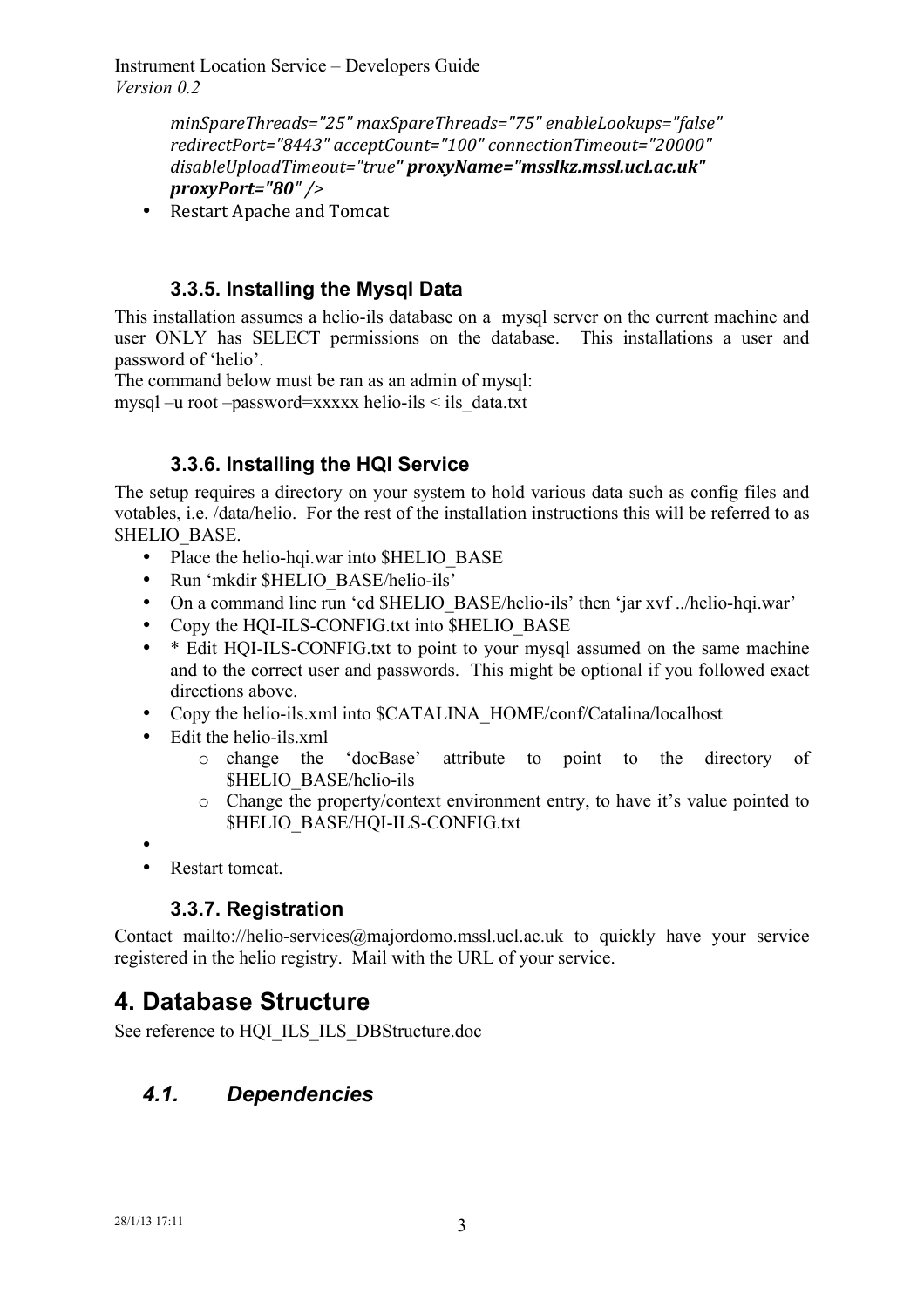### *4.2. Logging*

Logging of the servlet container \$CATALINA\_HOME/logs/Catalina.out. Logging overview:

- SOL Queries
- Start and End date times
- Votable names saved.

### *4.3. Java doc*

API javaddoc to call HOI services including ILS can be found here:

### *4.4. Web Service Tests*

Test of a typical REST query, resulting in votable response. http://{baseurl}:{port}/helio-ils/HelioQueryService?STARTTIME=1890-10- 20T20:30:56&ENDTIME=2009-10-20T20:30:56&FROM=instrument\_observatory

Test of a long running query, resulting of a votable saved on the file system. http://{baseurl}:{port}/LongRunningQueryService?STARTTIME=1992-10- 18T20:30:56&ENDTIME=2009-10-20T20:30:56&FROM=earth\_orbit

### *4.5. Other Tests*

Java Teset Client can be modified to run a few simple tests on the service, this requires an svn checkout of the helio-queryservice (see instructions below). Once checked out, change the 'eu.heliovo.queryservice.client.axis.QueryWebServiceClient' edit the file and change the url at the bottom located in the 'getCall()' method to your particular service. Currently it is set to localhost:8080/helio-dpas. This should be changed to helio-ics on your server. The running of the java application can be done on the command line, though Eclipse environment is normally thought to be simpler to add all the classpath  $3<sup>rd</sup>$  party libraries. Command line without  $3<sup>rd</sup>$  party classpath jars defined:

'java –classpath target/helio-queryservice-client-5.0-SNAPSHOT.jar eu.heliovo.queryservice.client.axis.QueryWebServiceClient'

# **5. Maintaining & Extending the Service**

Updating of the ILS requires following the 'Installing the HQI Service' above. Following 'Installing of Mysql Data' described above can also do updates of the database.

### *5.1. Fixing problems*

Contact mailto://helio-services@majordomo.mssl.ucl.ac.uk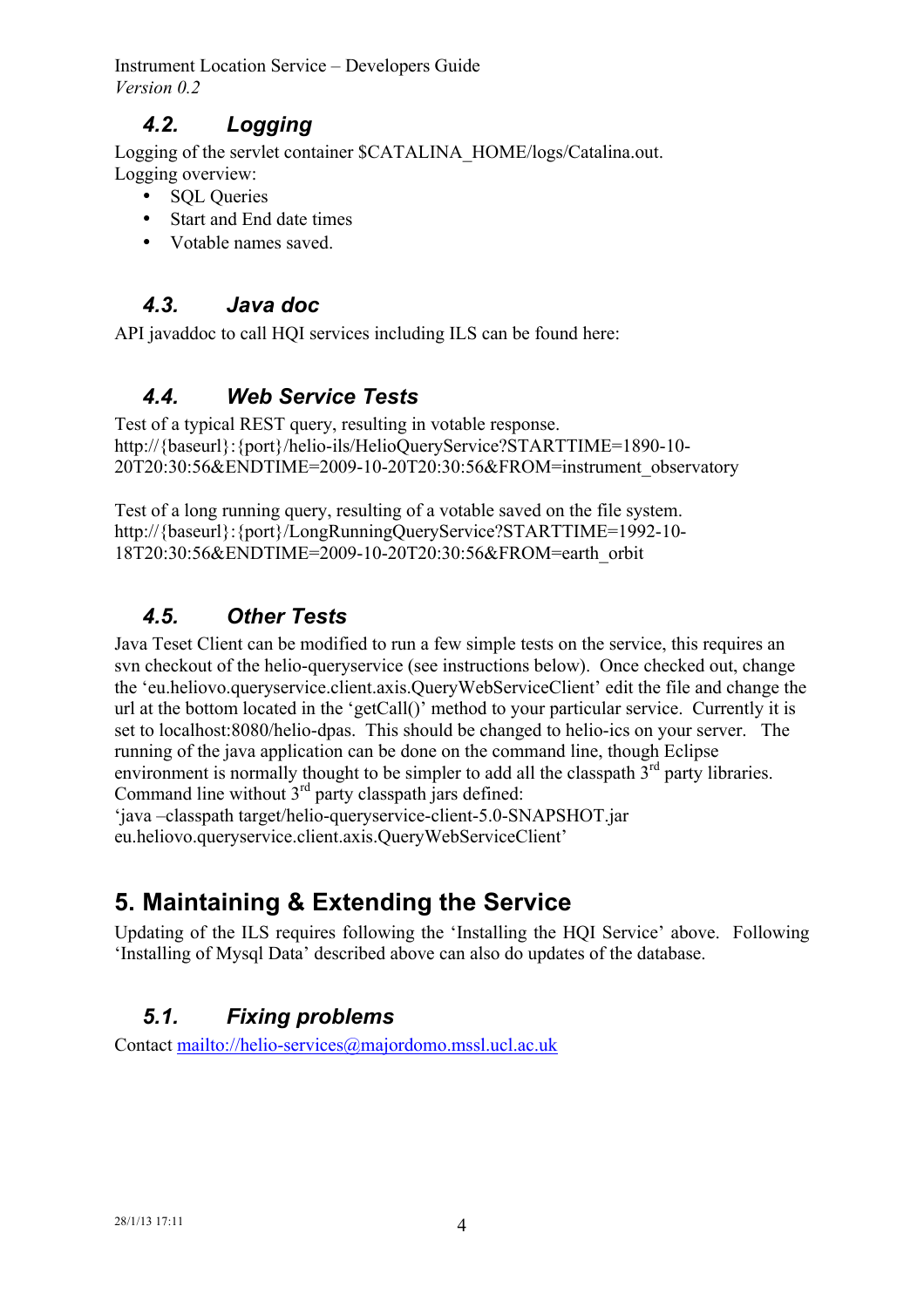### *5.2. Adding new Data*

New data in existing tables will automatically be available. New tables must be added to the HQI-ILS-CONFIG.txt, this can be done using the admin gui located at http://{baseurl}: {port}/helio-ils/admin or edited manually.

### *5.3. Download, Build, Install*

If the requirement is to view the source code to make an extension or correct a possible error then view javadocs and follow instructions below for bulding from the source code repository.

#### **5.3.1. Javadocs**

The javadocs can be found at http://www.helio-vo.eu/javadoc/

#### **5.3.2. Downloading Source**

The ILS source code is part of the HELIO-vo project in sourceforge. The main page is: http://sourceforge.net/projects/helio-vo/. You can download the complete source code using svn with:

svn co https://helio-vo.svn.sourceforge.net/svnroot/helio-vo helio-vo

ILS uses the helio-queryservice for the code base. Change directory to helio-queryservice.

#### **5.3.3. Building HQI**

Helio QueryService (HQI) is built using Maven. It is recommended to make a

mvn clean

before building and

mvn package

in the helio-queryservice directory.

This will build a war file (helio-queryservice-{version}.war) in the helio-queryserviceserver/target directory.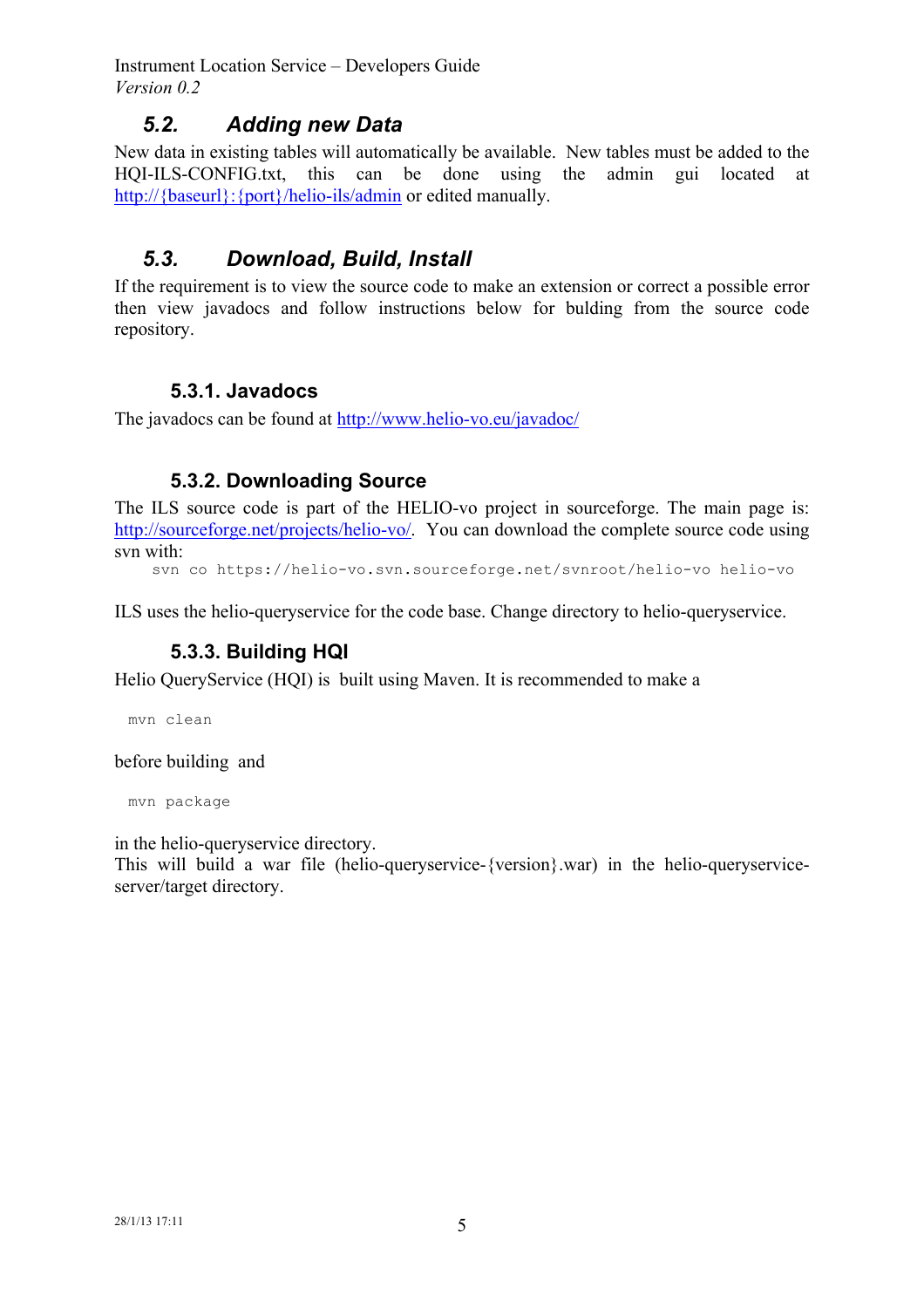## **6. Appendix A – Admin Gui**

The Helio Query Interface comes with a bundled Admin GUI to help setup a property file to be configured to your relational database. The Property file for the ICS has already been configured for the database, but the Admin GUI you may.

Access the 'Admin Page' from the Helio Query Interface. Click on 'Configuration for connecting database'. See Fig. 2 for a sample of the inputs of a MSSL ICS configuration:



Fig 1. Setting up Database Properties.

Once configured to your database the HQI interface can read all the tables and fields, which would allow the Admin to setup which tables and fields can be viewed or queried. Click on 'Admin Page' and choose the link 'Create Property File'. This page shows a drop down of each table. By choosing a table a user can setup constraints and which columns to be accessed. The 'Time Constraint' text box should be filled if your table is based around time.

Once all the tables are configured, choose the location for the property file to be saved.